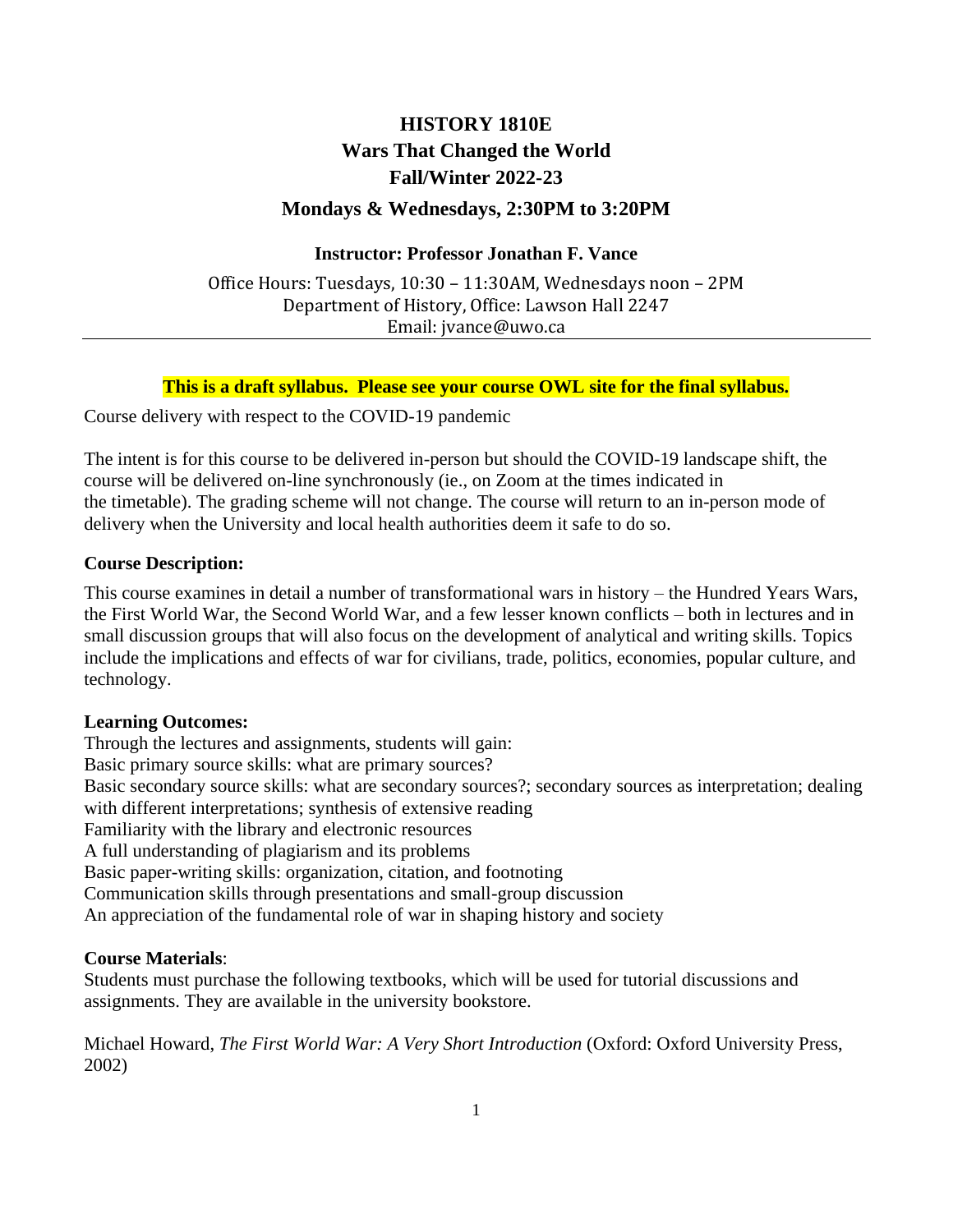Gerhard L. Weinberg, *World War II: A Very Short Introduction* (Oxford: Oxford University Press, 2014)

Other materials for use in tutorial discussions and assignments will be available on the course website.

#### **Methods of Evaluation:**

Students must complete ALL coursework to pass the course. Failure to complete all assigned coursework will result in a failing grade in the course.

| <i>Joan of Arc: The Musical assignment (due week of 17 October 2022)</i> | 15% |
|--------------------------------------------------------------------------|-----|
| Primary source document analysis (due week of 5 December 2022)           | 20% |
| Essay outline (due week of 13 February 2023)                             | 10% |
| Research paper (due week of 3 April 2023)                                | 15% |
| Final examination (April 2023 exam period)                               | 30% |
| Participation                                                            | 10% |

#### *Joan of Arc: The Musical assignment:*

You and your peers will put together a pitch for *Joan of Arc: The Musical* that tells the story of the Hundred Years War in an accessible manner. Each tutorial will be divided into two groups and each group will use the course materials—lectures and readings—to outline a stage production about Joan and the Hundred Years War. There are two components to this assignment – a group component and an individual component. As a group, you will decide what topics need to be explored to provide a wellstructured and logical historical interpretation of Joan's role in the Hundred Years War. Each student will then take a single topic, research it further, and write a report (of 500 words) summarizing that topic and how it will be explored in the musical. The group will then reconvene outside of class time and put together a 'pitch' or proposal consisting of a brief overview of the story that its musical will tell, a rationale for each topic explored, and the individual research components. \*\*Due week of 17 October 2022\*\*

#### *Primary source document analysis:*

You will be given an original document from the First World War to research and analyze. You should approach it as an exercise in historical detection – how much can the document tell you about the time, and about the people and events to which it refers? Because of the nature of the assignment, it does not need a thesis statement, like a conventional research paper. It should include reference notes and a bibliography. A sample analysis will be made available on the course website. \*\*Due week of 5 December 2022\*\*

#### *Essay outline:*

You will write a research paper on a topic relating to any of the three major wars covered in the course – the Hundred Years War, the First World War, or the Second World War. The assignment will allow you to bring together skills in interpreting primary and secondary sources, and in bibliographical research. The first step is to create an essay outline consisting of a number of research questions, a list of representative primary and secondary sources, and a 500-word discussion of what you plan to investigate in your essay.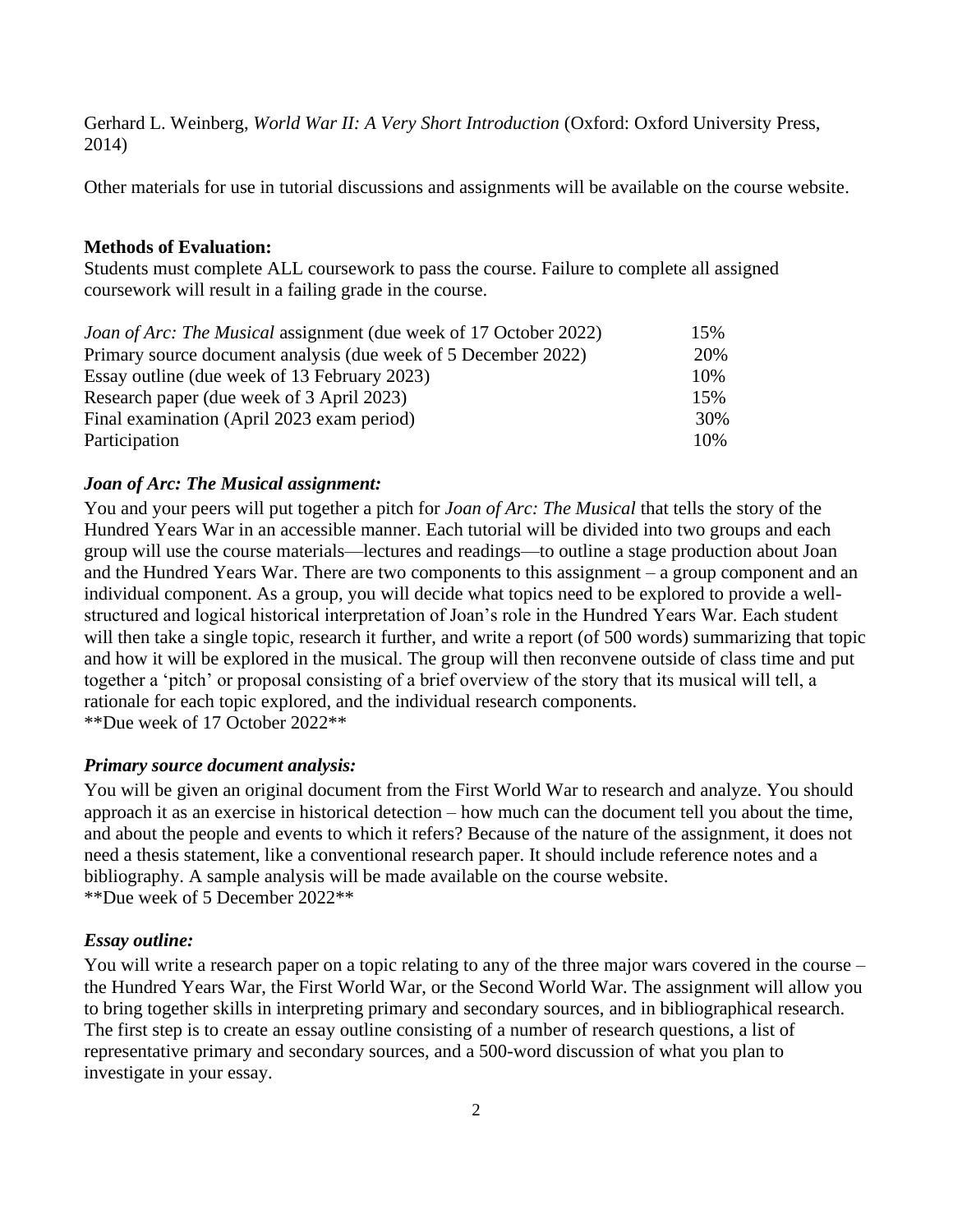\*\*Due week of 13 February 2023\*\*

#### *Research paper:*

The final paper should be roughly 6 to 8 pages in length, not including the title page and bibliography. It should be properly referenced with footnotes or endnotes. In grading, a premium will be placed on your ability to present your argument in an organized fashion and in graceful prose. \*\*Due week of 3 April 2023\*

#### *Final examination:*

The examination will cover the entire year's work, and will consist of both short-answer and longanswer (essay) questions. Further information (including sample questions) will be provided in due course.

### *Participation:*

Your success in any course depends on a willingness to keep up with the lectures and readings on a weekly basis, to engage with the activities and discussion forum, and to take part fully in tutorial discussion. Your TA will assess your participation (and note that you are assessed on participation, not simply attendance) on an ongoing basis throughout the year, and can provide interim grades upon request. Attendance at tutorials is mandatory. If you cannot attend your own tutorial in any given week, you should consult the tutorial schedule on the course website and arrange with the course director to attend a different tutorial for that week.

#### *Submitting assignments*

All assignments are to be submitted on the day of your tutorial meeting. Late assignments will be subject to a deduction of two marks per day, including weekend days. Assignments submitted more than seven days after the due date, without accommodation from Academic Counselling, will not receive a grade. All assignments **must** be submitted electronically to the Turnitin plagiarism detection service. Instructions for the submission process through the OWL course website will be provided in class. Students are strongly advised not to wait until the last few minutes before midnight to submit the paper. High demand and internet failure are not acceptable reasons for failing to submit on time. In the event of any problems, contact your instructor.

Note: 'All required papers may be subject to submission for textual similarity review to the commercial plagiarism detection software under license to the University for the detection of plagiarism. All papers submitted will be included as source documents in the reference database for the purpose of detecting plagiarism of papers subsequently submitted to the system. Use of the service is subject to the licensing agreement, currently between The University of Western Ontario and Turnitin.com [\(http://www.turnitin.com\)](http://www.turnitin.com/).' [www.uwo.ca/univsec/handbook/exam/crsout.pdf]

History 1810E is designated as an essay course. In order to obtain a passing grade in the course, each student must exhibit a minimum level of competence in essay writing. In practical terms, this means that each student, to pass the course, must achieve a passing grade in the written work (ie. out of the combined written work grade of 60%, you must achieve at least 30%).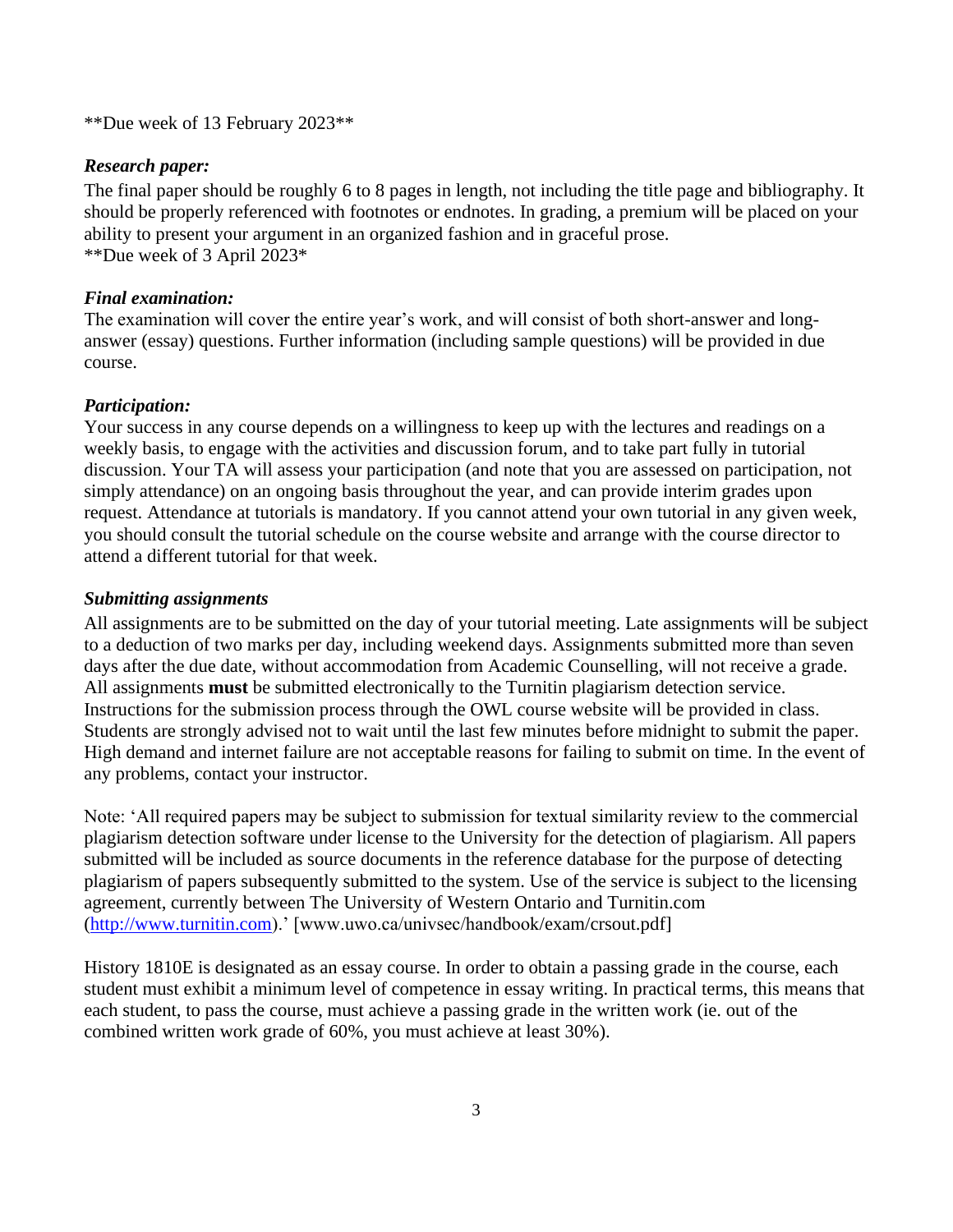Students should communicate with the course director and TAs using their UWO email addresses; all communications regarding the course will be sent to those email addresses, rather than to other accounts (Hotmail, Gmail, etc). Students should also regularly check the Announcements section on the course website for updates.

# **Course Schedule and Readings:**

#### **NB - \*\*\* Tutorials begin the week of 12 September \*\*\***

**12 September –** Introduction: War – What is it Good For?

**14 September:** War in Film and Television Tutorials – Introduction

**19 and 21 September:** War in Gaming and Music

Tutorials – How to read

John Whiteclay Chambers, 'The Movies and the Antiwar Debate in America, 1930-1941,' *Film & History* 36/1 (2006)

# The Hundred Years War

**26 and 28 September:** The Hundred Years War for Dummies

Tutorials – Old vs New Interpretations

- 'The Battle of Agincourt,' from *The Chronicles of Enguerrand de Monstrelet* (ca. 1440) <https://deremilitari.org/2013/02/battle-of-agincourt-1415/>
- Jan Honig, 'Reappraising Late Medieval Strategy: The Example of the 1415 Agincourt Campaign,' *War in History* 19/2 (2012): 123-51

**3 and 5 October:** Revolutions in Military Affairs / Robin Hood and the Peasants' Revenge Tutorials – Popular vs Scholarly Interpretations Edward Barber, 'Edward III and the Battle of Crécy,' *History Today* 63/10 (October 2013): 33-38 Yuval Harari, 'Inter-frontal Cooperation in the Fourteenth Century and Edward III's 1346 Campaign,' *War in History* 6/4 (1999): 379-95

**10 October:** Thanksgiving Monday – no lecture or tutorials

**12 October:** Joan of Arc / Jeanne d'Arc

Tutorials – History vs Myth

'Joan of Arc' in Willis J. Abbot, *Notable Women of History: The Lives of Women who in All Ages, All Lands and in all Womanly Occupations have Won Fame and Put their Imprint on the World's History* (Philadelphia: John C. Winston Co., 1912)

Yvonne Lanhers and Malcolm G.A. Vale, 'Saint John of Arc', *Britannia Academic* (2019)

**17 and 19 October:** Legacies of the Hundred Years War / Random Wars **\*\****Joan of Arc: The Musical* **assignment due\*\***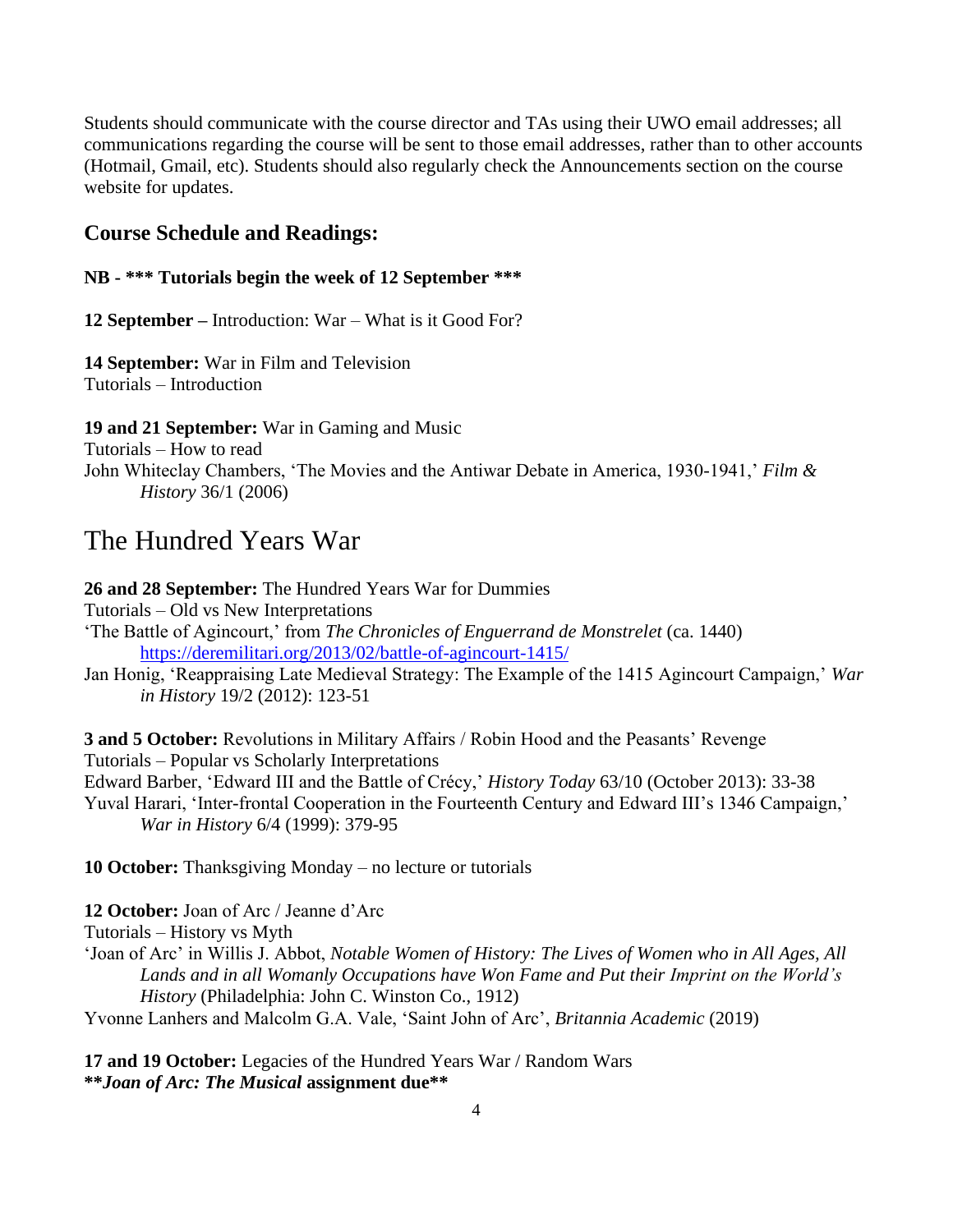## **24 and 26 October:** Approaches to Conflict in Asia **– Prof Cary Takagaki** Tutorials – Starting your primary source document analysis

**31 October and 2 November –** Fall Reading Week – no lectures

### **7 and 9 November:** The Opium Wars **- Prof Cary Takagaki**

Tutorials – What does "modern" mean? "China & Europe, 1500-2000 and Beyond: What Is Modern?"<http://afe.easia.columbia.edu/chinawh/>

# The First World War

**14 and 16 November:** Nationalism, Imperialism, & Jingoism / Arms Races and Alliances Tutorials – Primary vs secondary sources Howard, *The First World War*, chap. 1 and 2 Thomas H. Russell, *The World's Greatest War* (1914), chap. 1

**21 and 23 November:** The Generation of 1914: The Old World and the New World Tutorials – Rural vs Urban Life Jonathan F. Vance, *A Township at War* (2018): 37-47 Jeffrey Verhey, *The Spirit of 1914: Militarism, Myth, and Mobilization in Germany* (2000): 72-82

**28 and 30 November:** The War at the Front / Filling the Ranks Tutorials – Formulating research questions and organizing a research essay Howard, *The First World War*, chap. 3, 4 and 5

## **5 and 7 December:** Westerners / Easterners **\*\*Primary source document analysis due\*\***

**9 and 11 January:** Mobilizing Consent / Technology Howard, *The First World War*, chap. 6, 7, and 8 Tutorials – Cartoons in War Jane Chapman and Dan Ellin, 'Dominion Cartoon Satire as Trench Culture Narratives: Complaints, Endurance and Stoicism,' *The Round Table* 103/2 (2014): 175-92

# **16 and 18 January:** Intervention and Revolution / 1918

Howard, *The First World War*, chap. 6, 7, and 8 Tutorials – Operational History Report on the Operations of 31st Battalion in the Neighbourhood of St Eloi, 3-9 April 1916 War Diary, 31<sup>st</sup> Battalion, Canadian Expeditionary Force, April 1916 Account by Lieut.-Col. A.H. Bell, 31<sup>st</sup> Battalion Tim Cook, 'The Blind Leading the Blind: The Battle of the St Eloi Craters,' *Canadian Military History*  5/2 (1996): 24-36

**23 and 25 January:** Lands Fit for Heroes / Remembering War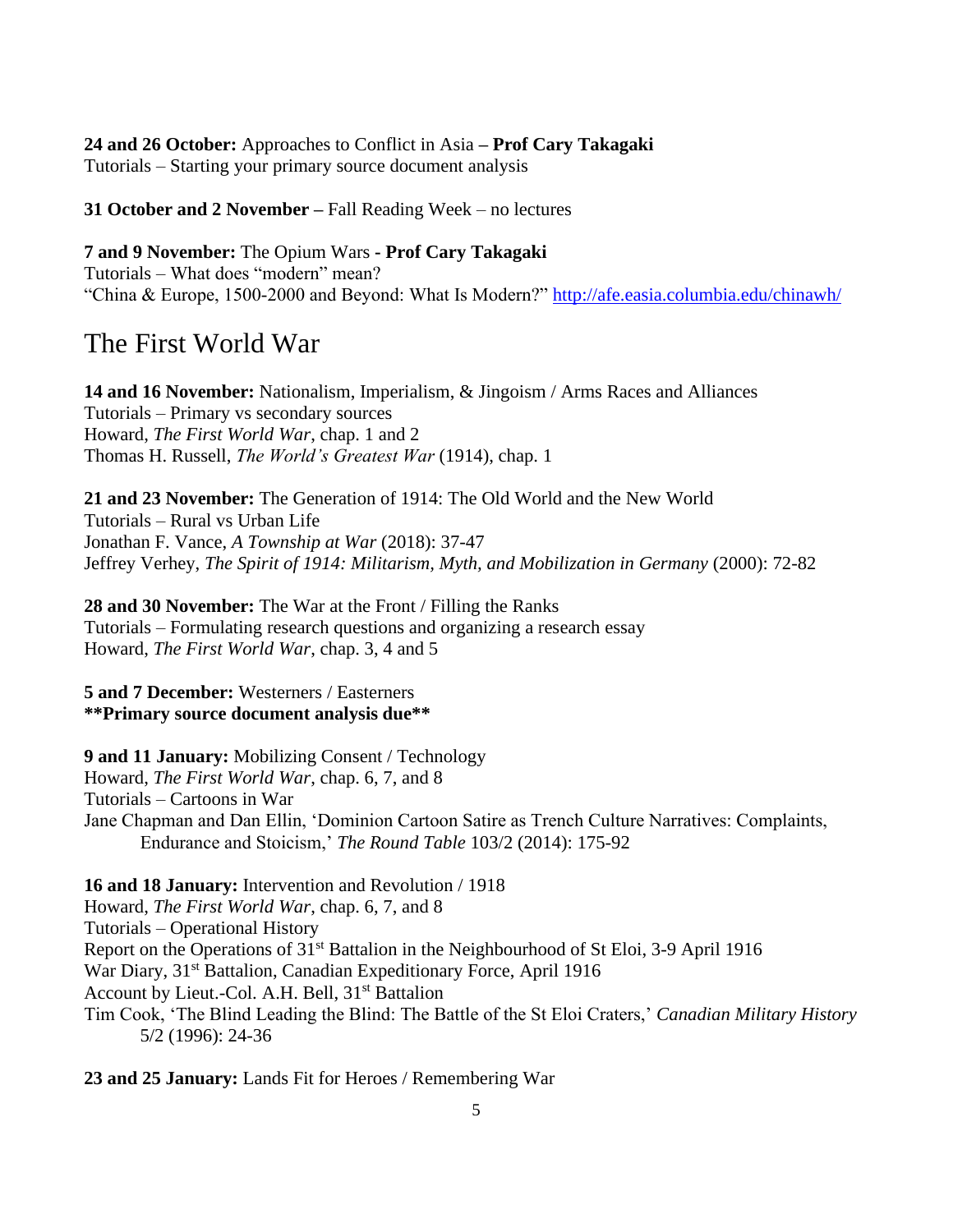Howard, *The First World War*, chap. 9 Tutorials – Commemoration Jonathan F. Vance, 'Remembering Armageddon,' in David MacKenzie, ed., *Canada and the First World War: Essays in Honour of Robert Craig Brown* (2005): 409-33

**30 January and 1 February:** Random Wars Tutorials – History On-line

# The Second World War

**6 and 8 February:** The Rise of Japan as a World Power / Japan Modernizes (Prof Cary Takagaki) Tutorials – War on Film A.O. Scott, 'War Is Hell, but Very Pretty' [review of *Pearl Harbor*], *New York Times*, 25 May 2001 Geoffrey M. White, 'Disney's *Pearl Harbor*: National Memory at the Movies,' *The Public Historian*  24/4 (2002): 97-115

**13 and 15 February:** The Road to the Pacific War **- Prof Cary Takagaki /** The Nazis and Versailles Weinberg, *World War II*, chap. 1 **\*\*Essay outline due\*\***

**20 and 22 February –** Reading Week – no lectures or tutorials

**27 February and 1 March –** War and Occupation Weinberg, *World War II*, chap. 2 and 3 Tutorials – War and Sport Mario Kessler, 'Only Nazi Games? Berlin 1936: The Olympic Games between Sports and Politics,' *Socialism and Democracy* 25/2 (July 2011): 125-43

**6 and 8 March –** Barbarossa / Divine Wind - **Prof Cary Takagaki** Tutorials – Journalism in Wartime Weinberg, *World War II*, chap. 4 and 5 James T. O'Donnell, 'Content, Comment and Censorship: A Case Study Comparing Coverage of Dunkirk and D-Day in Irish Newspapers,' *Media History* 23/3-4 (2017): 345-59

**13 and 15 March** – Mobilizing Consent / Secret Wars Tutorials – Music in Wartime Kathleen E.R. Smith, *God Bless America: Tin Pan Alley Goes to War* (2003): chap. 10

**20 and 22 March –** War on Civilians: Bombing and Genocide Weinberg, *World War II*, chap. 7 Tutorials – Childhood in Wartime Christine Hamelin, 'A Sense of Purpose: Ottawa Students and the Second World War,' *Canadian Military History* 6/1 (1997): 34-41

**27 and 29 March –** Midway to Island-hopping **- Prof Cary Takagaki** / Sicily to Overlord